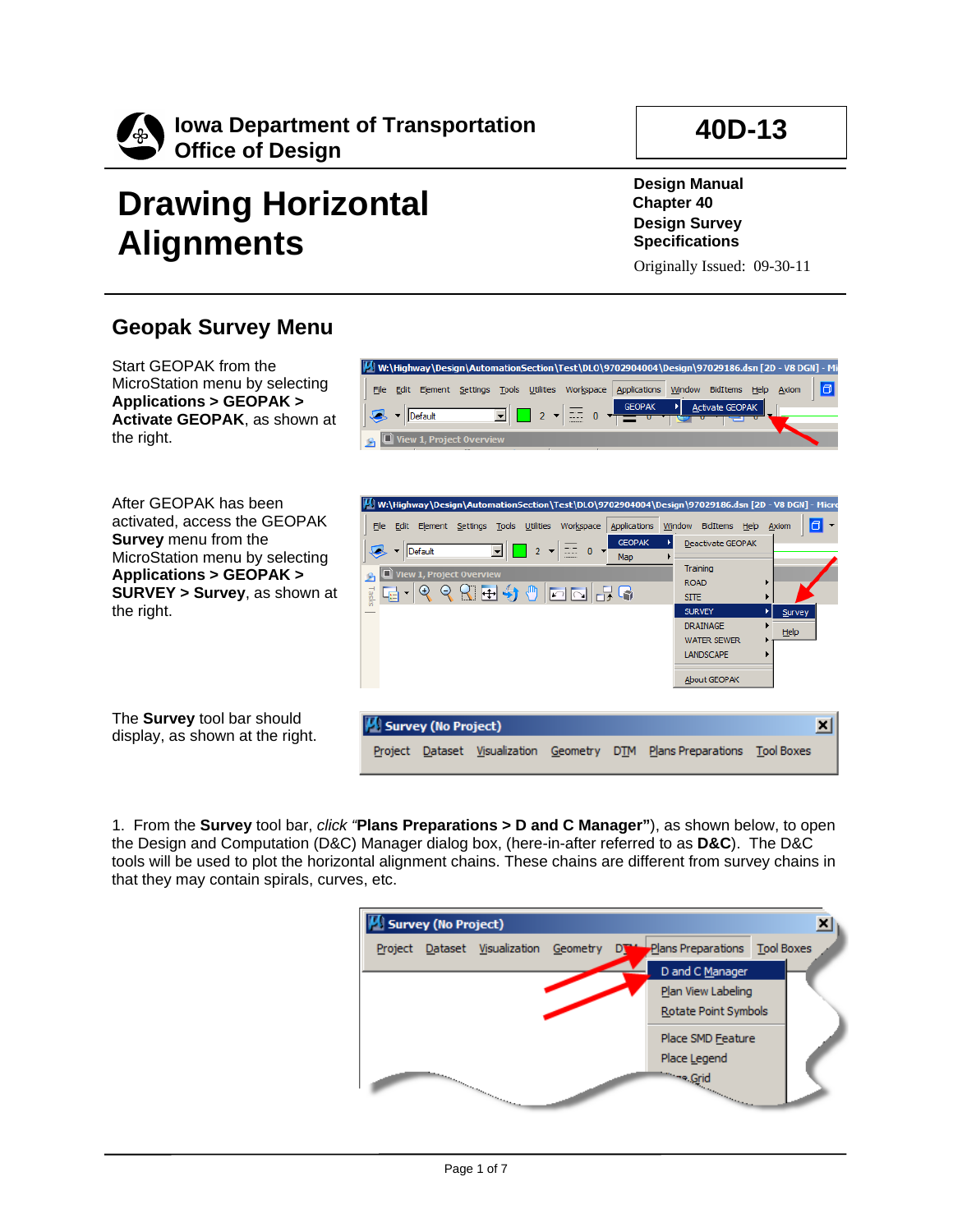2. Confirm that the correct D&C ".ddb" file is open. The path to the ".ddb" file is as follows:

## **W:\Highway\Design\CADD\Geopak\Survey\SeedFiles\GEOPAKSurvey\DCManager\IDOTSurvey.ddb**

The ".ddb" file path should display in the first line of the D&C Manager dialog, as shown below.

| Design and Computation Manager                                                       |  |
|--------------------------------------------------------------------------------------|--|
| Settings Favorites Help                                                              |  |
| ,id <mark>国2009日 出</mark>                                                            |  |
| W:\Highway\Design\CADD\Geopak\Survey\SeedFiles\GEOPAKSurvey\DCManager\IDOTSurvey.ddb |  |
| Survey Files (.sur)                                                                  |  |
| Instructions - Design Manual, Chapter 40                                             |  |
|                                                                                      |  |

If the wrong ".ddb" file is attached, find and attach the correct one by *clicking File > Open*, as shown at the right.



The **File > Open** command will open the **"Database Name"**  dialog. *Click* the *drop-down* list arrow, as shown at the right, to locate and select the correct file. *Double-Click* the file name to open it.



3. The horizontal alignment is drawn in the **Field\_TOPO\_0100**  model.

Open the **Field\_TOPO\_0100**  model by *double-clicking* the model name in the **Models**  dialog, as shown at the right.

| <b>Models</b>  |             |                 |  |                               |  |             |  |
|----------------|-------------|-----------------|--|-------------------------------|--|-------------|--|
| 电              | Active File |                 |  |                               |  |             |  |
| Type           | 2D/3D       | Name            |  | Description                   |  | Design File |  |
| σ              |             | Field_TOPO_0020 |  | 20 Scale                      |  | W:\Highw    |  |
| $\overline{a}$ |             | Field_TOPO_0050 |  | 50 Scale                      |  | W:\Highw    |  |
| б              |             | Field TOPO 0100 |  | Existing Topography Infor     |  | W:\Highv    |  |
| о              |             | Field TXT 0100  |  | Existing Text Information F √ |  | W:\Highw    |  |
|                |             |                 |  |                               |  |             |  |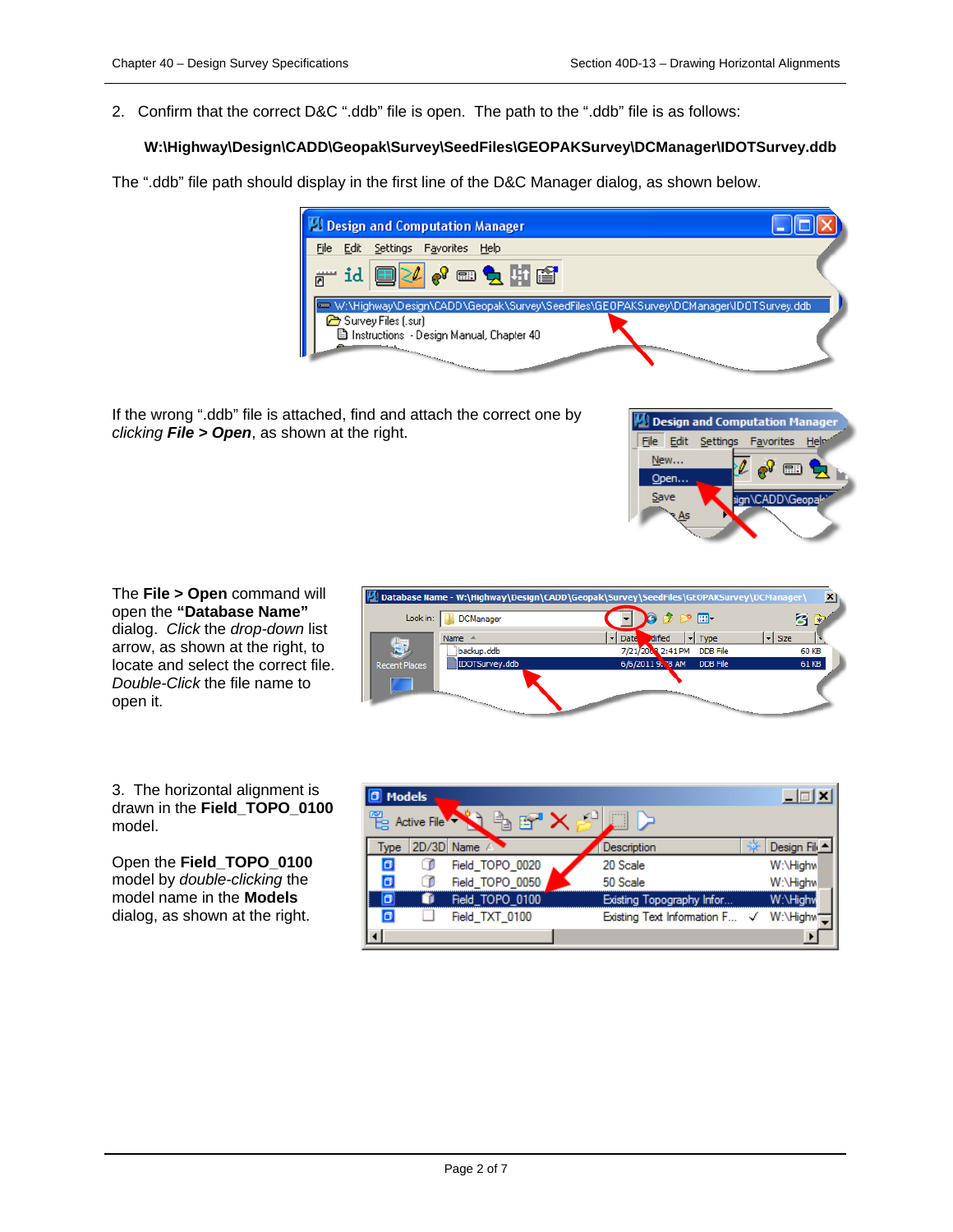4. In **D&C**, *double-click* on the **M** Design and Computation Manager  $\Box$   $\times$ **Field\_TOPO\_0100** folder and then *double-click* on the File Edit **Settings** Favorites Help **Existing Horizontal Alignment** tool. This tool stands out because it is the only id tool in this folder with a paint brush icon in front of it, as shown at the right. W:\Highway\Design\CADD\Geopak\Survey\SeedFiles\GE \_ Survey Files (.sur) Instructions - Design Manual, Chapter 40 **form** All Models **Solicit Chainage Areas Example 1** Field G. Sheet Field TOPO 0100 Convert Line From Complex Element Copy Parallel Element Copy Parallel<br>Existing Horizontal Alignment<br>Exil Lineshde Shift (Slide Text In L Linestyle Shift (Slide Text In Line) El Linestyle Reverse Direction (Single Line) Dinestyle Reverse Direction (Selection Set or Fence Fir **B** Modify Extend Single Line

5. The above step should cause the **Existing Horizontal Alignment** dialog to display, as shown at the right. To continue to the next step, *click* the **Draw Plan & Profile** button, which should open the **Draw Plan & Profile** dialog, as shown below.



6. In the **Draw Plan & Profile** dialog, make sure that the **Element Type** is set to **Chains,** as shown by the red arrow at the right. Next, select (*single-click)* the alignment that you would like to draw, as shown by the blue arrow. *Clicking* on the alignment name draws that alignment into the MicroStation file. Multiple alignments can be drawn by *clicking* on each **chain** name individually.

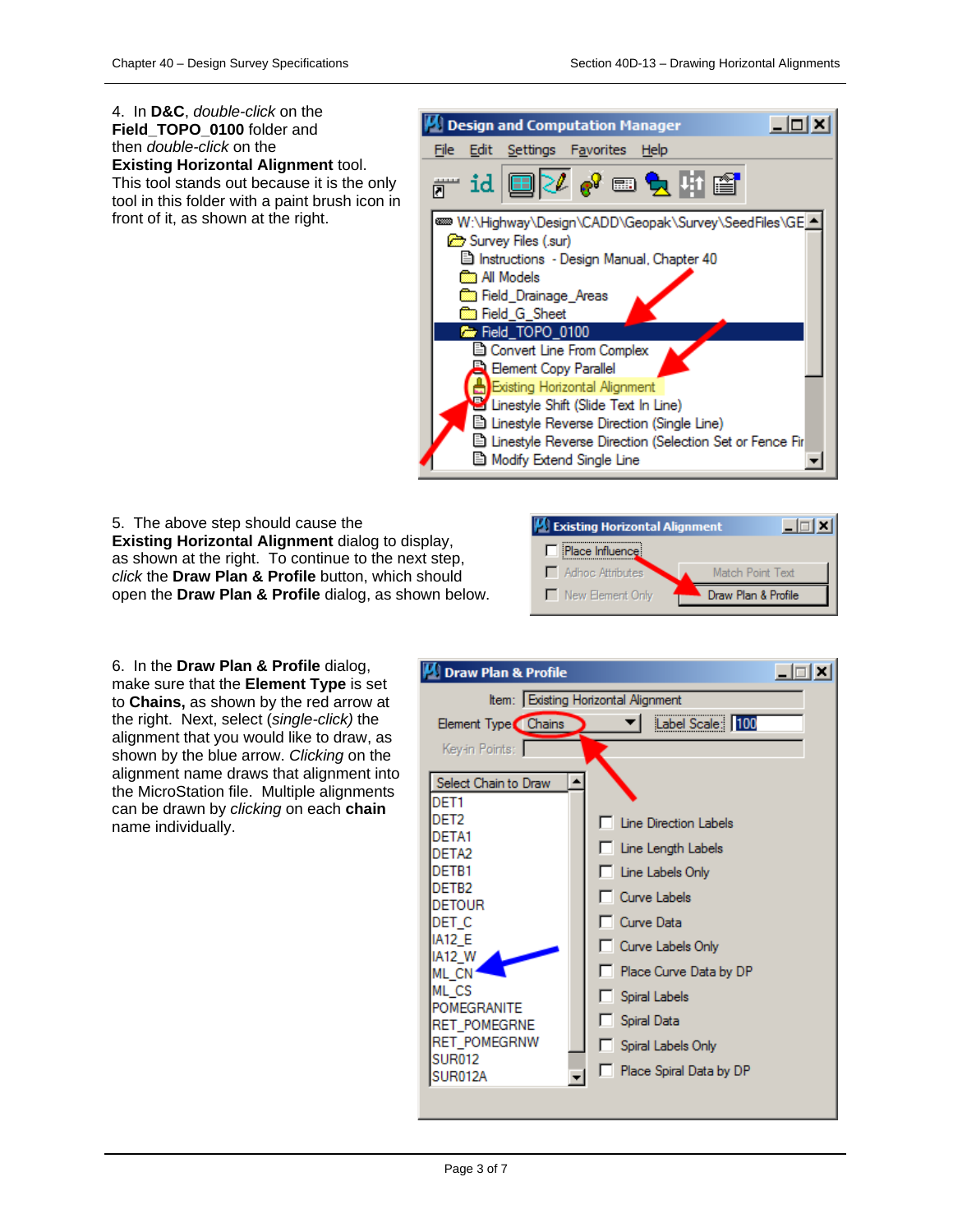7. The alignment should look something like what is shown at the right. The line representing the alignment is all that is drawn in this model.



8. The horizontal alignment curve information, stationing, and tick marks are all drawn into the **Field\_TXT\_0100** model. Open this model, as shown at the right.



9. In **D&C**, *double-click* on the **Field\_TXT\_0100** folder and then *doubleclick* on the **Horizontal Alignment Stationing and Curve Data** tool. You can easily recognize this tool as it is the only one with a paint brush icon in front of it in this folder.

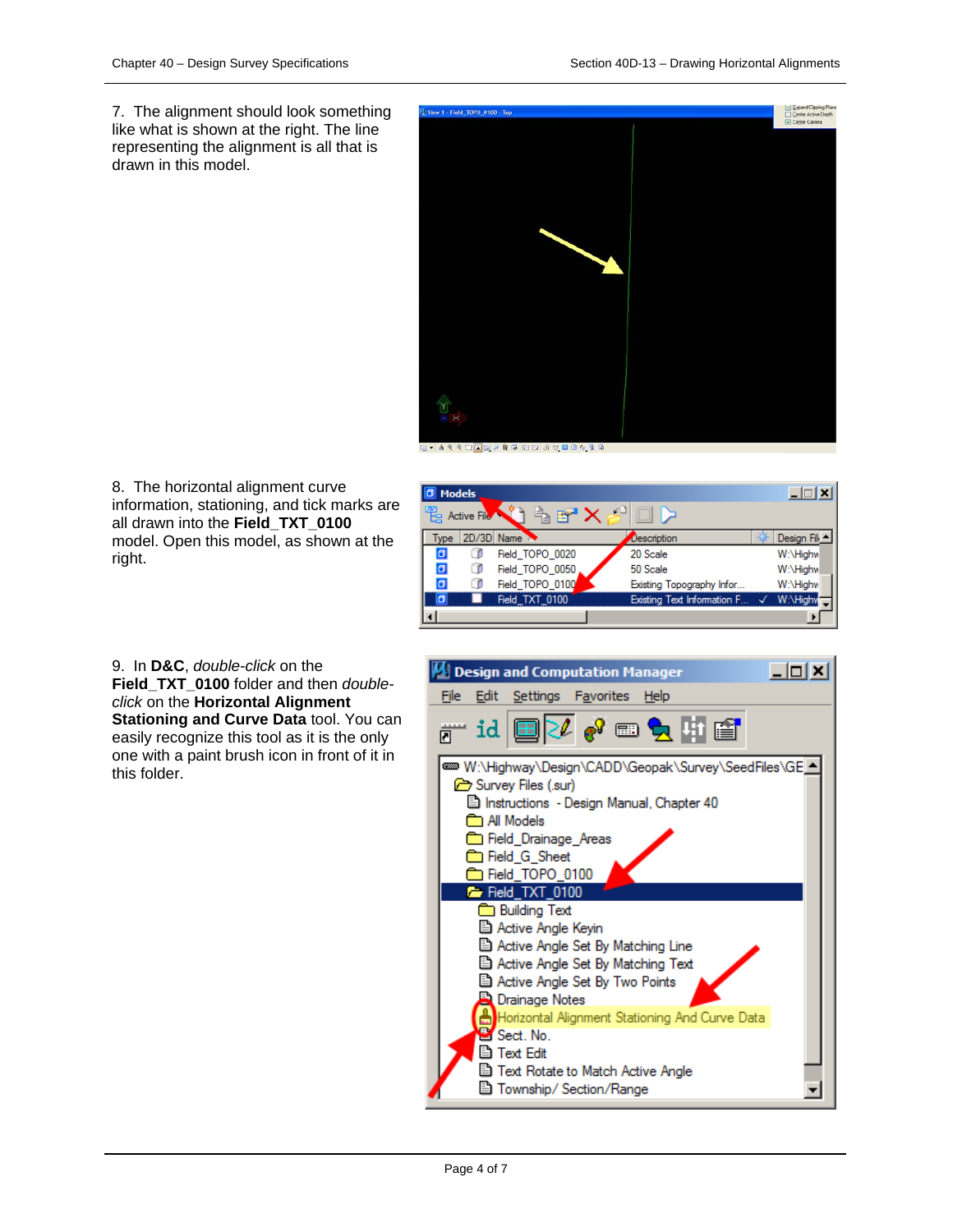10. The above step should cause the **Existing Horizontal Alignment** dialog to display, as shown at the right. To continue to the next step, *click* the **Draw Plan & Profile** button, which should open the **Draw Plan & Profile** dialog, as shown below.



11. The first thing to be drawn is the curve data. Make sure that the **Element Type** is set to **Chains,** as shown by the red arrow. Place a check  $(\boxtimes)$  on the **Curve Data** item, as shown by the black arrow. *Single-click* on the alignment name (blue arrow). This will cause the curve data for that chain to be drawn into the MicroStation file.

Repeat for as many alignments as necessary.





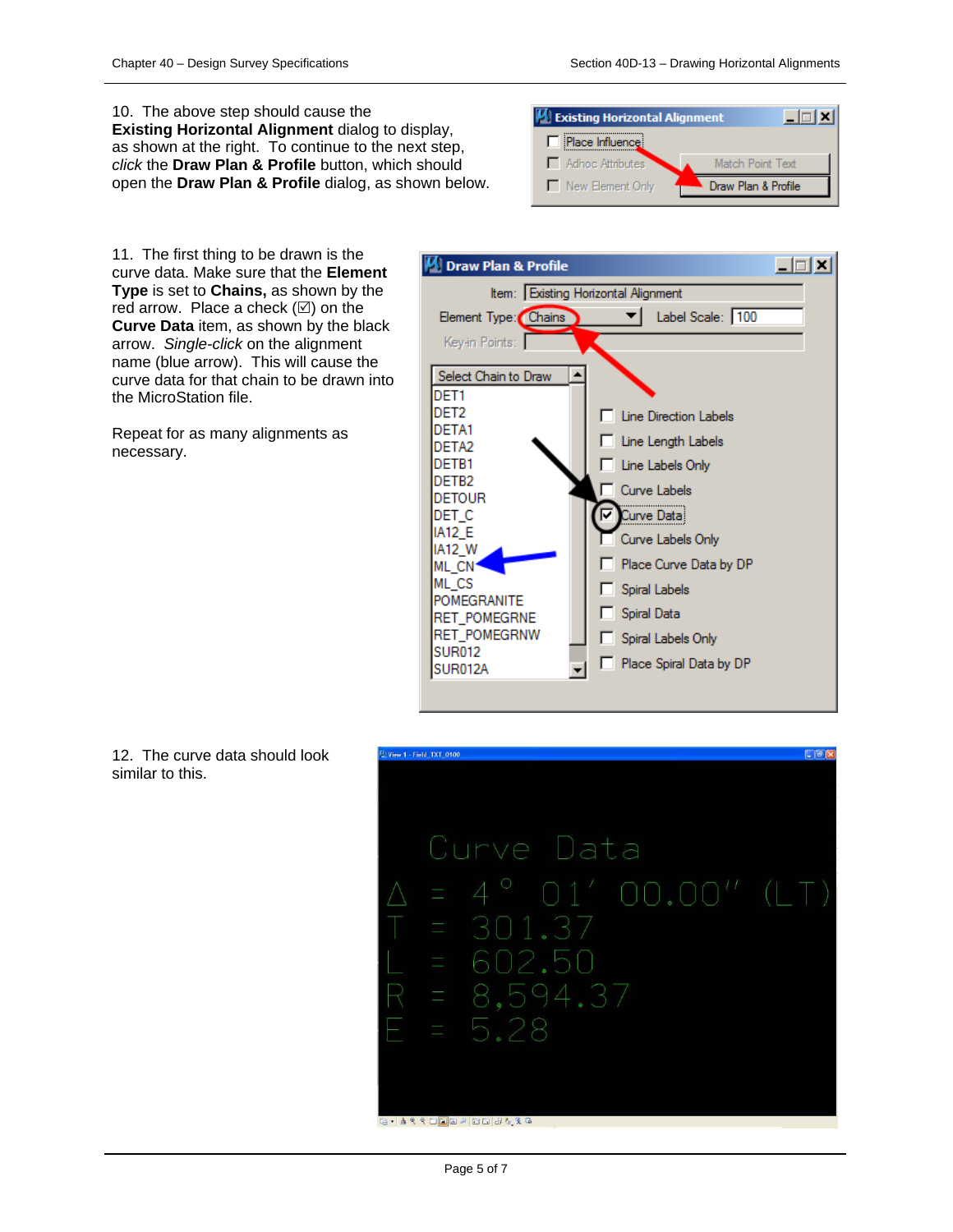13. To draw the curve data into this model the line representing the alignment must also be drawn into the file.

**NOTE:** This line is not needed in the Field TXT 0100 model and should be deleted.



G- 14400020008446

14. To draw the tick marks and stationing, change the **Element Type** to **Stationing**, as shown at the right. Place check-marks  $(\boxtimes)$  in front of the items to be drawn. When ready to draw, *single-click* on the appropriate alignment name and the selected information will be drawn into the file.

Repeat for as many chains as necessary by *single-clicking* on each individual alignment name.

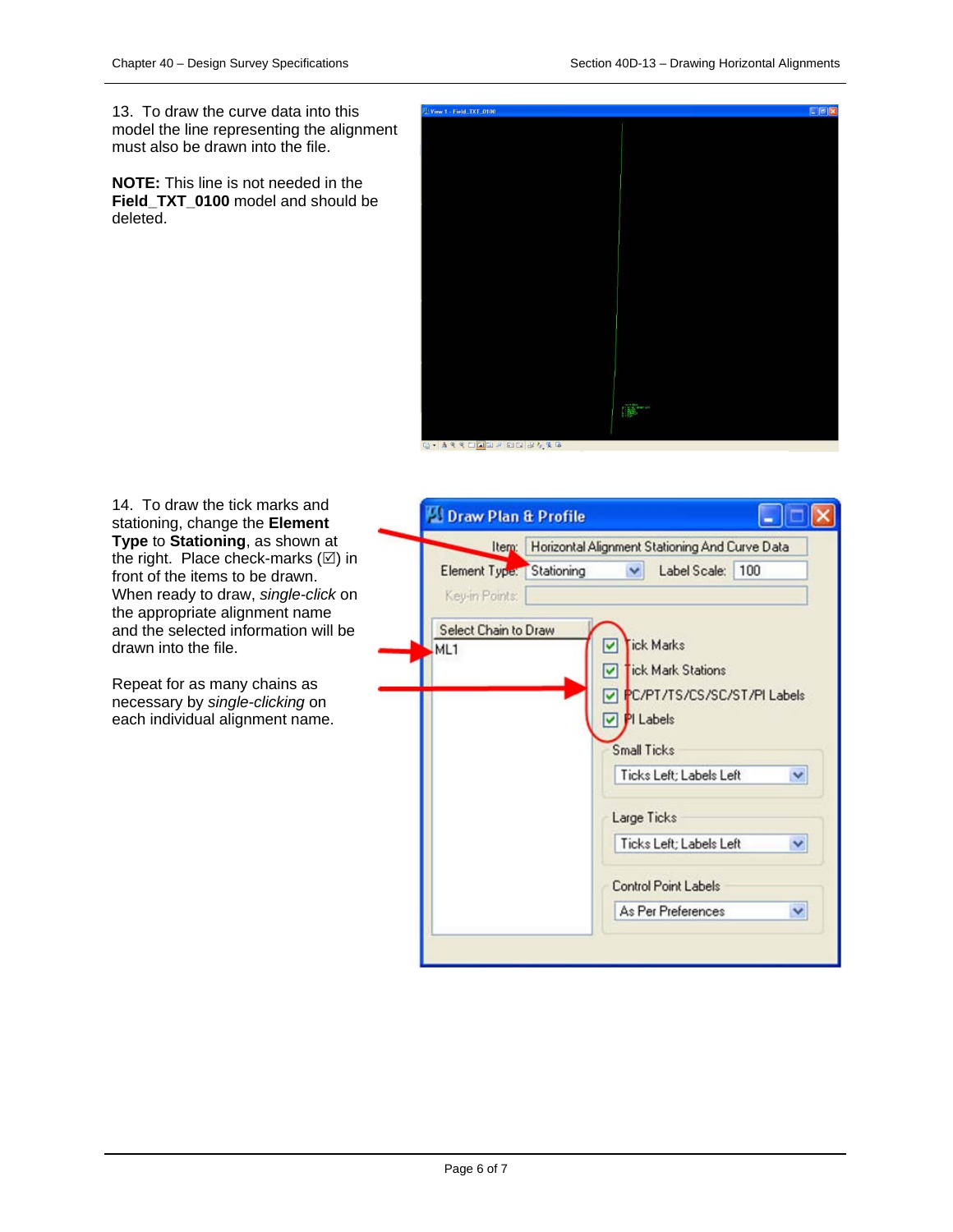15. The stationing and tick marks should now be drawn into the MicroStation file and should resemble the data shown below.